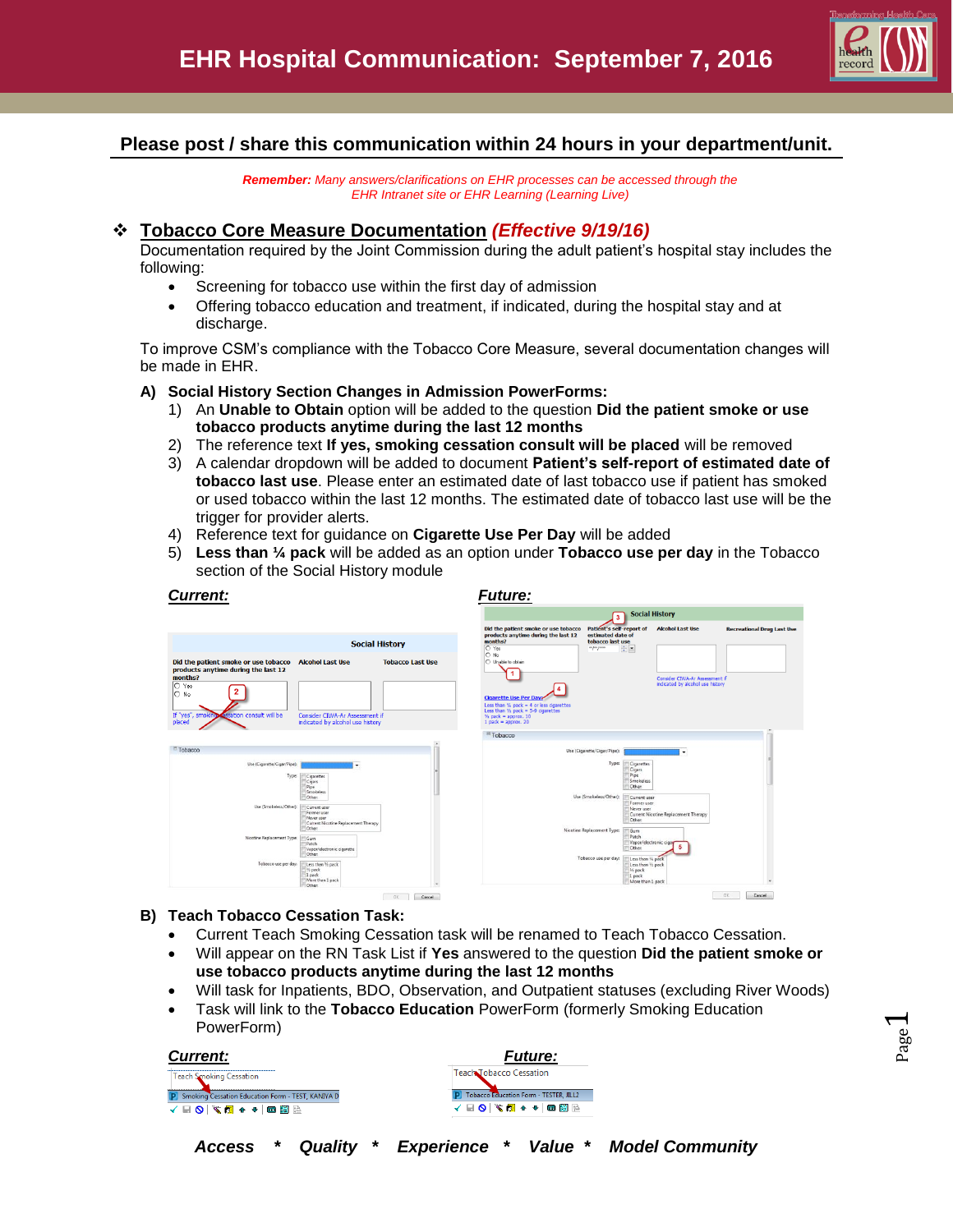

ED Multidisciplinary D/C Plan/Summary - TESTING # 144

## **C) Tobacco Education PowerForm**

- 1) Renamed from Smoking Education PowerForm
- 2) The options in the **Document Learning Evaluation for Responsible Learner(s)** will change.
- *3)* Two options will be added to document the patient's acceptance of a referral or refusal of the Wisconsin Tobacco Quit Line outpatient tobacco cessation counseling program. The Wisconsin Tobacco Quit Line Fax-to Quit program will be the outpatient counseling program CSM will use. Stay tuned for more information in the next few weeks on how the program will *be implemented at CSM.*
- 4) A **Yes/No** option to acknowledge that patient received written tobacco cessation discharge instructions will be added.
- 5) The PowerForm will be added as a separate section in the Multidisciplinary D/C Plan/Summary PowerForm. Any documentation entered on the Tobacco Education PowerForm will appear on the Tobacco Education section of the Multidisciplinary D/C Plan/Summary PowerForm.

|                                                                                                                                       |    |    |    |    |           |           |         |                                                              | <b>√ B Q   ∜ @ + +   @ ©</b>  ≥ |                                 |
|---------------------------------------------------------------------------------------------------------------------------------------|----|----|----|----|-----------|-----------|---------|--------------------------------------------------------------|---------------------------------|---------------------------------|
| <b>Document Learning Evaluation for Responsible Learner(s)</b>                                                                        |    |    |    |    |           |           |         |                                                              | *Performed on: 08/16/2016       | <b>CDT</b><br>$\div$ - 1002     |
|                                                                                                                                       | VU | PP | TB | F1 | <b>UC</b> | <b>DI</b> | Comment | VU = Verbalizes Understanding                                | Nursing Discharge Summary       | <b>Responsible Learner(s)</b>   |
| Pharmacological support therapy<br><b>Relaxation techniques</b>                                                                       |    |    |    |    |           |           |         | $PP = Proper Performance$<br>$TB = Teach Back$               | Nursing Home Report             | Primar<br>Patient               |
| <b>Risk/Benefits of Tobacco Cessation</b>                                                                                             |    |    |    |    |           |           |         | FI = Further Instruction Needed<br>UC = Unable to Comprehend | Education History               | Family Member                   |
| Recognize Danger Situations that are likely to trigger a relapse<br>Develop Coping Skills                                             |    |    |    |    |           |           |         | DI = Decines Information                                     | Education                       | Father<br>Grandfather           |
| <b>Tobacco Cessation Recommendations</b><br><b>Tobacco Cessation Resources</b>                                                        |    |    |    |    |           |           |         |                                                              | Education: AMI                  | Grandmother                     |
| Effects of Second Hand Smoke                                                                                                          |    |    |    |    |           |           |         |                                                              | Education: COPD                 | Guardian<br>Mother              |
| Is patient interested in quitting tobacco within the next 30 days AND willing to receive a call from the Wisconsin Tobacco Quit Line? |    |    |    |    |           |           |         |                                                              | Education: Heart Failure        | Parent<br>Significant Other     |
| $\bigcirc$ Counseling was offered and patient accepted referral to the Wisconsin Tobacco Quit Line                                    |    |    |    |    |           |           |         |                                                              | Education: Pneumonia            | Son/Daughter                    |
| O Counseling was offered and patient declined/refused referral to the Wisconsin Tobacco Quit Line                                     |    |    |    |    |           |           |         |                                                              | 5<br>Stroke/VTE Education       | Spouse<br><b>Support Person</b> |
|                                                                                                                                       |    |    |    |    |           |           |         |                                                              | <b>Tobacco Education</b>        | Other                           |
| Did patient receive written tobacco cessation discharge instructions?                                                                 |    |    |    |    |           |           |         |                                                              | Readmission Interview           | <b>Barriers to Learning</b>     |
| $O$ No<br>$O$ Yes                                                                                                                     |    |    |    |    |           |           |         |                                                              | * Discharge Plan                |                                 |

# **D) Patient Education Documents Updated** *(9/19/16 from 2000 to 2100)*

A new custom document titled **Tobacco Cessation Counseling/Education (custom)** will replace the following documents which will be removed from Patient Education:

- General Smoking Cessation (Custom)
- General Smoking Cessation Tips for Success (Custom)
- General You Can Quit Smoking (Custom)
- Smoking Cessation
- Smoking Cessation, Tips for Success
- Smoking Hazards
- Smoking, You Can Quit, Easy-to-Read
- Smokeless Tobacco Use

#### *You will not be able to search for any new Patient Education documents during the update*

#### **E) Provider Alerts**

The Provider will receive two alerts if the patient has used tobacco within the last 30 days prior to admission, but the provider has not ordered a tobacco cessation medication or documented the Reason No Hospital Tobacco Medication Ordered or Discharge Prescription Medication Ordered.

*Note: Alerts will not fire in the Women's Hospital, SHRI, or River Woods and will only fire for Providers NOT Nursing*

| <b>Cerner</b>            | <b>Tobacco Core Measure</b>                                                                                                                                                                                     |
|--------------------------|-----------------------------------------------------------------------------------------------------------------------------------------------------------------------------------------------------------------|
| appropriate order below. | Your Patient. TESTFLUTWO. DEVRA. has been identified as a current<br>tobacco user and does not have an order for tobacco cessation medication<br>or reason documented why it was not ordered. Please choose the |
| Add Order for:           | <b>Reason No Hospital Tobacco Cessation Medication Ordered</b>                                                                                                                                                  |
|                          | nicotine patch 7 mg/24 hr -> 1 patch(es), Patch, TransDERMAL, qDay<br>nicotine patch 14 mg/24 hr -> 1 patch(es), Patch, TransDERMAL, gDay                                                                       |
|                          | nicotine patch 21 mg/24 hr -> 1 patch(es), Patch, TransDERMAL, gDay<br>buPROPion 150 mg/12 hours (SR) tablet, extended release -> 1 tabls). PO (oral), bid. #                                                   |
|                          | nk.                                                                                                                                                                                                             |

| Alert 1                                                                                                                                                                                                                                                                                                                                                                      | <b>Alert 2</b>                                                                                                                                                                                                                                                                                                                                                   |
|------------------------------------------------------------------------------------------------------------------------------------------------------------------------------------------------------------------------------------------------------------------------------------------------------------------------------------------------------------------------------|------------------------------------------------------------------------------------------------------------------------------------------------------------------------------------------------------------------------------------------------------------------------------------------------------------------------------------------------------------------|
| Discent: (1 of 2)                                                                                                                                                                                                                                                                                                                                                            | Discent: (LeF1)                                                                                                                                                                                                                                                                                                                                                  |
| ၘ<br><b>Tobacco Core Measure</b><br><b>Cerner</b><br>Your Patient. TESTFLUTWO. DEVRA. has been identified as a current<br>tobacco user and does not have an order for tobacco cessation medication<br>or reason documented why it was not ordered. Please choose the<br>appropriate order below.                                                                             | e<br><b>Tobacco Core Measure</b><br><b>Cerner</b><br>Your Patient, MCCOY, JACK, has been identified as a current tobacco user<br>and does not have a discharge prescription for tobacco cessation<br>medication or reason documented why it was not ordered.<br>From Discharge Medication Reconciliation prescribe nicotine, bupropion, or<br>varenicline.<br>OR |
| Add Order for:                                                                                                                                                                                                                                                                                                                                                               | Add Order for 'Reason No Discharge Tobacco Cessation Prescription<br>Ordered"                                                                                                                                                                                                                                                                                    |
| <b>Reason No Hospital Tobacco Cessation Medication Ordered</b><br>nicotine patch 7 mg/24 hr -> 1 patch(es), Patch, TransDERMAL, qDay<br>nicotine patch 14 mg/24 hr -> 1 patch(es), Patch, TransDERMAL, gDay<br>nicotine patch 21 mg/24 hr -> 1 patch(es), Patch, TransDERMAL, qDay<br>buPROPion 150 mg/12 hours (SR) tablet, extended release -> 1 tab(s), PO (oral), bid, # | Add Order for:<br>Reason No Discharge Tobacco Cessation Prescription Ordered                                                                                                                                                                                                                                                                                     |
| $-0K$                                                                                                                                                                                                                                                                                                                                                                        | $-0K$                                                                                                                                                                                                                                                                                                                                                            |

*Access \* Quality \* Experience \* Value \* Model Community*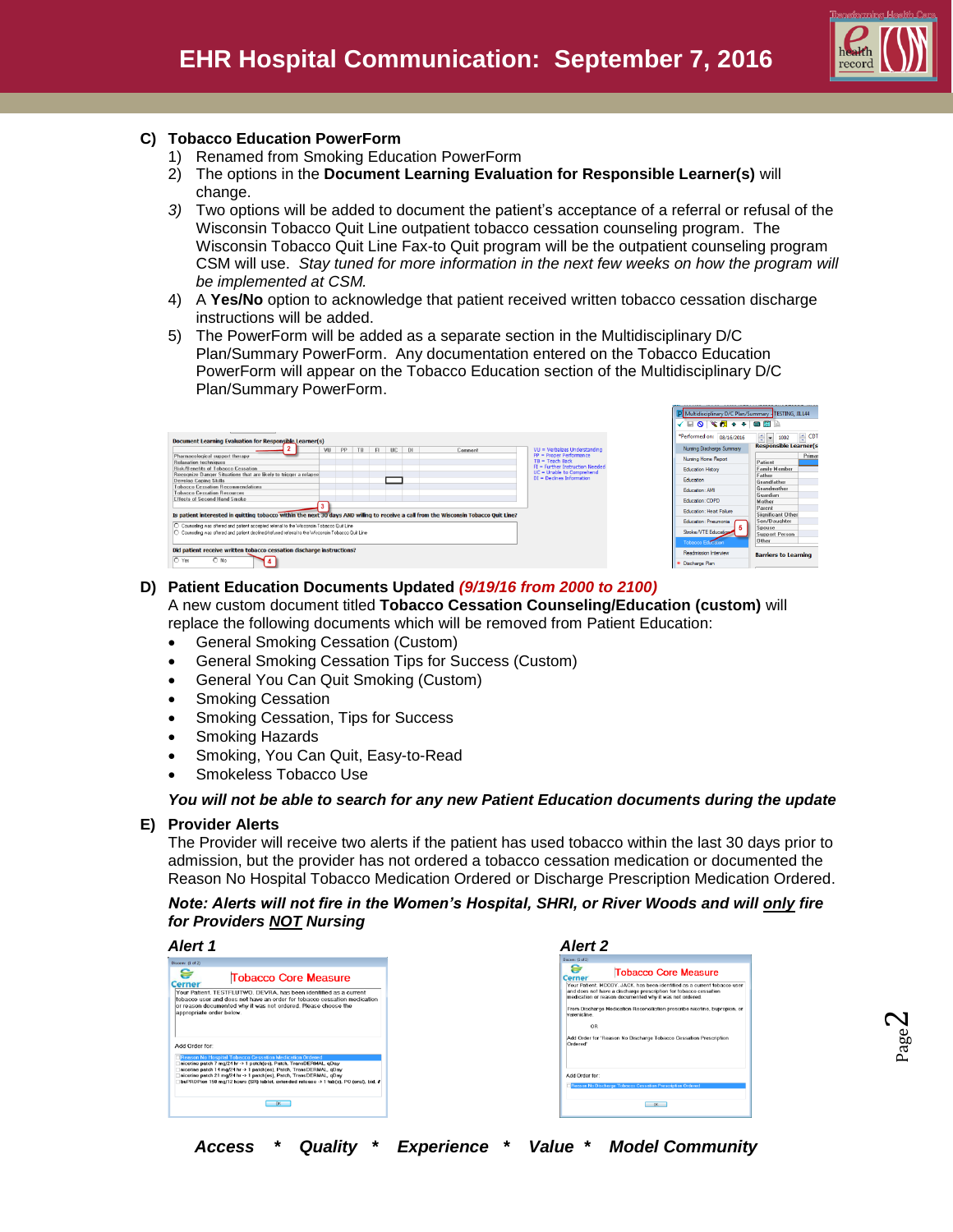

### **F) Nursing Discharge Task**

If **Yes** selected to the question **Did the patient smoke or use tobacco products anytime during the last 12 Months?** on the Admission PowerForm and the **Discharge Order** is placed, the nurse will receive a task to "Ask Patient about Fax-to-Quit Line". This is a reminder for nursing to verify that the patient has been asked about the Wisconsin Tobacco Quit Line.

- Done/Not Done Task
- One time task
- Will not appear for those departments that do not use the Task List

**REMINDER:** *Stay tuned for more information in the next few weeks on how the Wisconsin Tobacco Quit Line Fax-to-Quit program will be implemented at CSM.*

|     |   |                          | Scheduled Patient Care   All Continuous Tasks   All PRN Tasks |                                    |                                                                                                     |
|-----|---|--------------------------|---------------------------------------------------------------|------------------------------------|-----------------------------------------------------------------------------------------------------|
|     |   | Task retrieval completed |                                                               |                                    |                                                                                                     |
|     |   | <b>Task Status</b>       | Scheduled Date and Time Task Description                      |                                    | <b>Order Details</b>                                                                                |
|     |   | Pendina                  | 09/6/2016 12:03 CDT                                           | Ask Patient about Fax-to-Ouit Line | Start date: 09/06/16 12:03:00 CDT, Discharge To: Home                                               |
|     | × | Pending                  | 09/6/2016 12:03 CDT                                           |                                    | Verify Influenza Vaccine Assessment Completed Start date: 09/06/16 12:03:00 CDT, Discharge To: Home |
| 308 |   | Overdue                  | 09/6/2016 7:00 CDT                                            | <b>Review Patient Education</b>    | Start Date: 09/06/16 7:00:00 CDT                                                                    |

#### **NOTE: Please refer to the** *Tobacco Screen and Documentation* **job aid that will be posted on the CSM Intranet > EHR Home > Just Job Aids for more specific workflow information.**

*For questions, contact Sharon Brandenburg, Clinical Excellence at [sbranden@columbia-stmarys.org](mailto:sbranden@columbia-stmarys.org) or Jill Kortebein, RN, Clinical Informatics at [jkortebe@columbia-stmarys.org](mailto:jkortebe@columbia-stmarys.org)*

# **Outpatient EHR Optimization Project**

Over the next few months you may start seeing a new type of PowerPlan that will be used for Outpatient orders. These PowerPlans can be placed by the MD on a clinic encounter, but will show on hospital encounters as an Outpatient Future plan. Lumbar Puncture is the first plan of this type to go live, and is available for use as of September 6.

If you see an Outpatient PowerPlan, and the patient is not here as an Outpatient to receive the treatment described, just leave the plan alone.



# **Reminder: Influenza Season Starts October 1st**

Influenza Immunization screening and administration of the vaccine to eligible patients is a Quality Measure (IMM-2) which Columbia St. Mary's (CSM) monitors and reports. Year round Influenza Vaccine eligibility assessment of all hospital inpatients and administration of the vaccine to qualified inpatients is an expectation of staff to maintain compliance with the IMM-2 quality measure.

A variety of improvements to workflow were developed and implemented last year to support nursing staff in assessing and administering the influenza vaccine.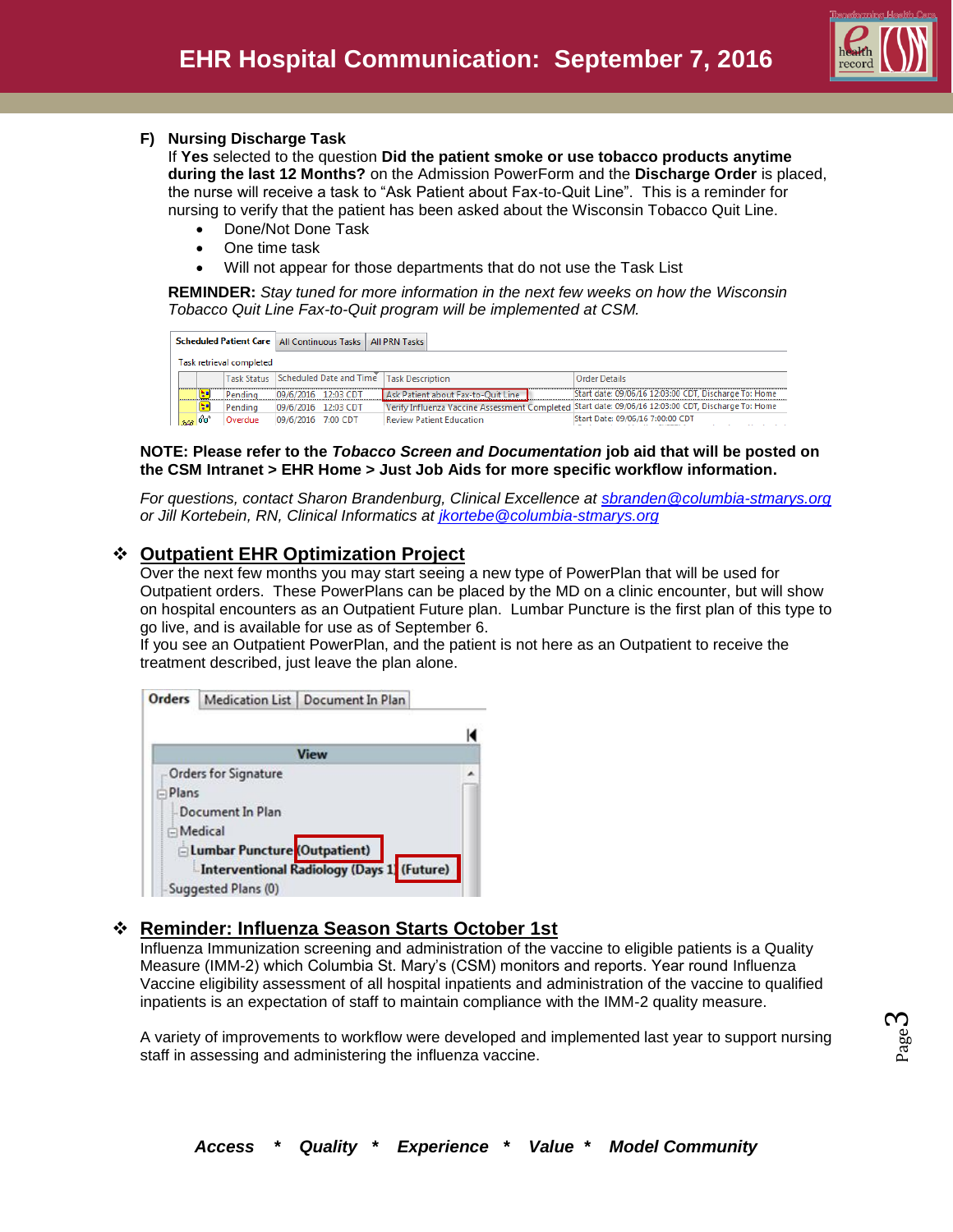

The following enhancements guide nurses with influenza vaccine assessment and administration:

#### *Adult Immunizations PowerForm*

The Adult Immunizations PowerForm was revised to accommodate nursing workflow to complete the Influenza Vaccine Assessment year round. The form follows a question/answer format with logic and reference text built into the PowerForm to guide the assessment.

| <b>Influenza Vaccine</b> |                                                                                                                                                                     |               |                   |                                                                                                                                                     |  |  |  |  |  |
|--------------------------|---------------------------------------------------------------------------------------------------------------------------------------------------------------------|---------------|-------------------|-----------------------------------------------------------------------------------------------------------------------------------------------------|--|--|--|--|--|
| Pneumococcal Va          | <b>Influenza Vaccine</b>                                                                                                                                            |               |                   |                                                                                                                                                     |  |  |  |  |  |
|                          | Influenza Vaccine Eligibility: Patients 6 months of age and older are assessed to determine whether they are eligible and want to<br>receive the influenza vaccine. |               |                   |                                                                                                                                                     |  |  |  |  |  |
|                          | <b>Vaccine Assessment Questions</b><br>Complete vaccine assessment year round                                                                                       |               |                   |                                                                                                                                                     |  |  |  |  |  |
|                          | Is it flu season (October 1 through April 30 at CSM)?                                                                                                               | 10            | $\overline{O}$ No | FNo selected, stop assessment<br>If Yes selected, answer next question                                                                              |  |  |  |  |  |
|                          | Have you already received the vaccine this season?                                                                                                                  | $\circ$ Yes   | $O$ No            | If Yes selected, stop assessment<br>If No selected, answer next question                                                                            |  |  |  |  |  |
|                          | Do you want to receive the vaccine during this hospitalization?                                                                                                     | $\circ$ Yes   | $O$ No            | If No selected, stop assessment<br>If Yes selected, answer next question                                                                            |  |  |  |  |  |
|                          | Have you had a previous severe reaction to the influenza vaccine?                                                                                                   | $\bigcap$ Yes | $O$ No            | If Yes selected, stop assessment<br>If No selected, answer next question                                                                            |  |  |  |  |  |
|                          | Have you had a severe allergy to eggs or thimerosal?                                                                                                                | $\bigcap$ Yes | $O$ No            | If Yes selected, stop assessment<br>If No selected, answer next question                                                                            |  |  |  |  |  |
|                          | Is patient 9 years of age or older?                                                                                                                                 | $\bigcap$ Yes | $O$ No            | If No selected, stop assessment and and consult pediatrician<br>If Yes selected, place Immunization Order below. Click "Yes" to place vaccine order |  |  |  |  |  |
|                          | <b>IMMUNIZATION ORDER:</b>                                                                                                                                          |               |                   |                                                                                                                                                     |  |  |  |  |  |
|                          | Influenza Vaccine 0.5 ml IM in deltoid times one in AM                                                                                                              | $\circ$ Yes   |                   | Click "Yes" to place vaccine order, if patient meets assessment criteria above                                                                      |  |  |  |  |  |

#### *Wisconsin Immunization Registry (WIR) link in EHR Toolbar*

The WIR link is on the toolbar as reference for the following positions:

- General Inpatient RN (includes inpatient oncology RN)
- Behavioral Health RN
- Women's Health RN
- **Surgical Services RN**
- **Nurse Manager**
- **Student Nurse/Nurse Tech**

The WIR link may be used as one tool to gather the patient's immunization history.

#### *Missing Vaccine Assessment Alert*

- Fires 24 hours after patient admitted for Inpatient and Observation status patients year round, if no question has been answered on the influenza vaccine assessment within the Admission History Adult, Adult immunizations, and Admission Assessment Adult BH PowerForms
- Fires upon opening the patient's chart
- Link to Adult Immunizations PowerForm available directly from the alert